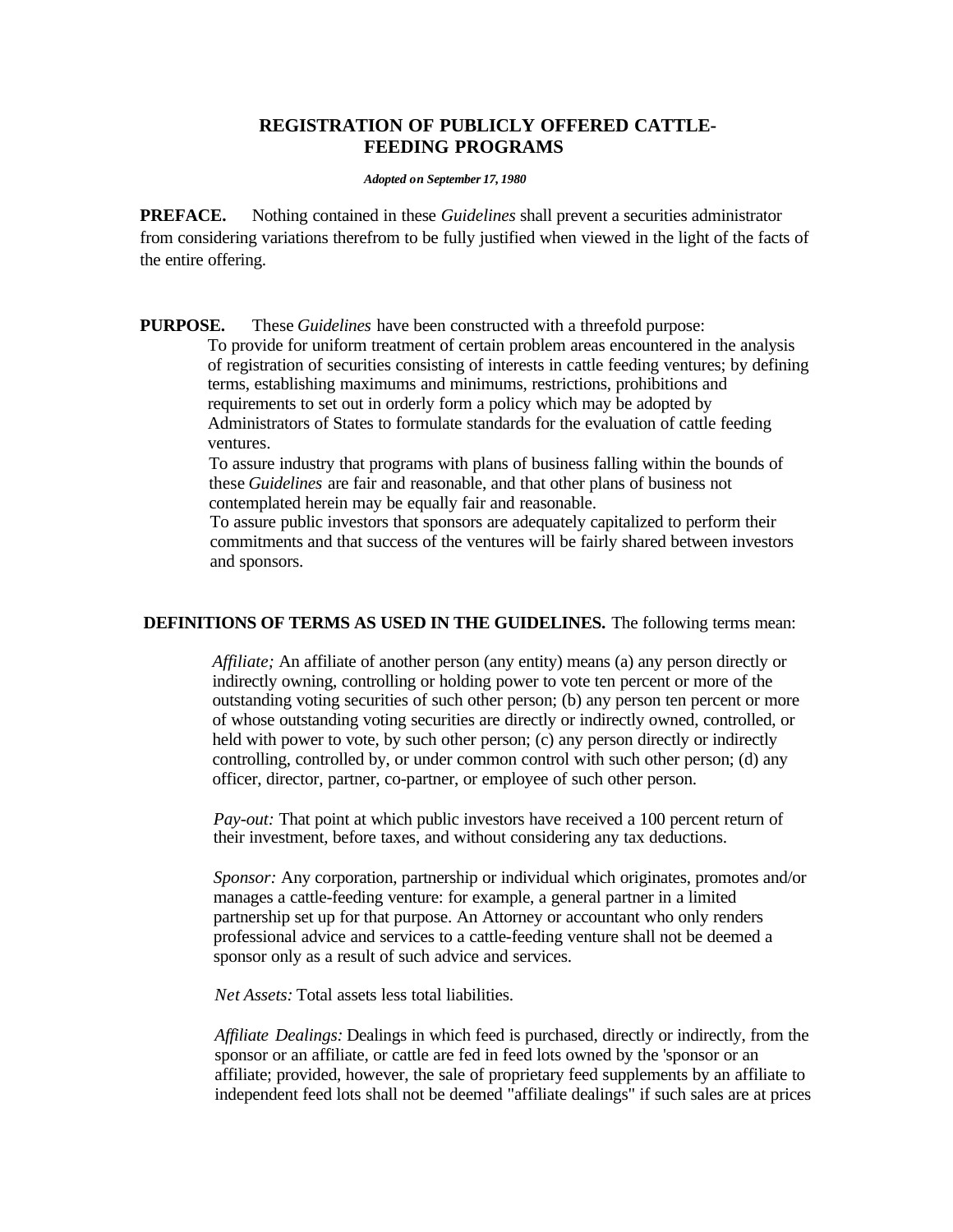not greater than those in completely unrelated sales.

*Custom Feeding:* Includes the feeding of all cattle, other than those fed for publicly offered ventures and those fed for the account of the sponsor and/or any affiliate of the sponsor.

*Administrator:* The State Securities Administrator or Commissioner or other person designated under State law to approve or disapprove the application to register securities for sale in his jurisdiction.

*Hedging:* The sale of futures against a purchase of spots (cattle or other commodities) or the purchase of futures against commitments for spot purchases. Hedging is a medium through which offsetting commitments are employed to eliminate or minimize the impact of an adverse price movement on inventories or other previous commitments.

*Speculation:* Frequent movement in and out of the commodity futures market, holding either long or short positions, or both, without corresponding sales or purchases of commodities on the cash market.

*Basic Feed Cost:* Costs of the ration ingredients, plus the milling charge. This excludes the mark-up charge for yardage and management.

**I**. **THE PLAN OF BUSINESS.** The form of the business entity (herein sometimes referred to as the "venture") must be a limited partnership, or such other form of entity as to ensure that liability of public investors will be limited to the amounts of their respective investments, must provide adequate capitalization and investment in the venture by the sponsors and must reasonably assure the flow-through of tax deferral benefits to public investors.

- A. *Experience of Management.* At least one principal of the sponsor must have adequate experience in the cattle feeding business, including buying, selling, feeding and maintenance of beef cattle. Such experience must be of at least five years duration, with three of such years in feed lot operations exceeding 1,000 head capacity, and recently preceding the commencement of the publicly financed venture.
- B. *Capitalization of Sponsor and Investment by Sponsor.*
	- 1. The prospectus must contain audited financial statements of all sponsors which are corporations or partnerships indicating an ability to perform any commitment which is made in regard to the venture.
	- 2. The corporation or partnership; acting as a sponsor, must have a net worth sufficient to meet the requirements of the Ruling Branch of the Internal Revenue Service and have a favorable tax ruling, or an opinion of qualified tax counsel (acceptable to the administrator), assuring flowthrough of tax benefits to the public investor.
	- 3. The sponsor must purchase for cash a minimum of \$100,000 in participation interests (which will be treated equally with investments by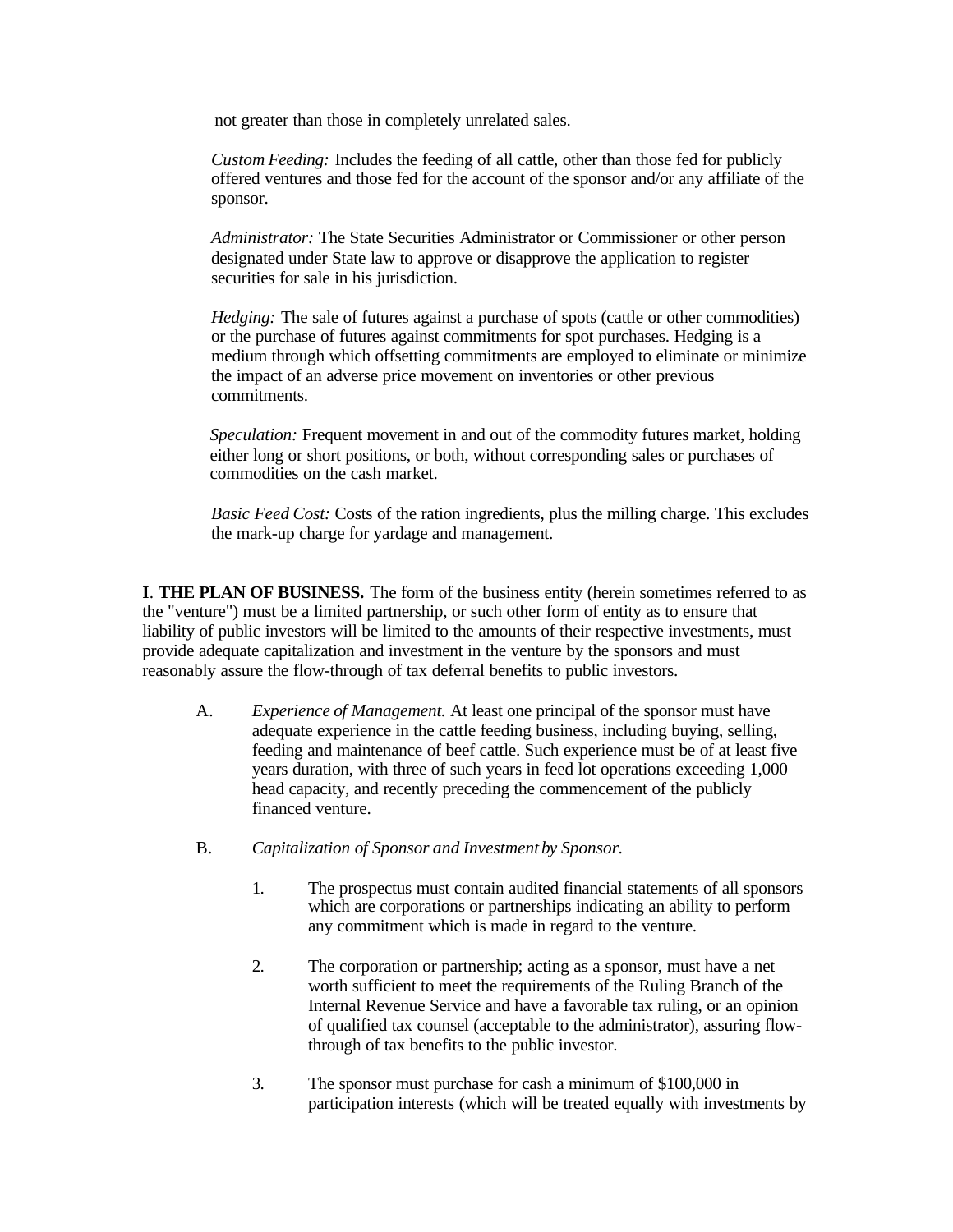public investors) in any entity which offers its cattle feeding interests to the public. If the aggregate offering of the equity (less underwriting discounts and commissions) is less than \$1,000,000, the sponsor may, in lieu of this requirement, purchase 10% of the offering, less underwriting discounts and commissions. In either case, the sponsor's required investment in participation interests may be reduced by 10% for each \$35,000 in tangible net equity possessed by the sponsor. In lieu of the sponsor making the above-described investment (if any is required), such investment may be made by any person or company owning 50% or more of the voting control of the sponsor.

- C. *Compensation.* Compensation to the sponsor (and its affiliates) of a venture is to be limited as follows:
	- 1. All expenses of organizing the venture and selling interests therein to the public, including underwriting discounts and commissions, if any, must be borne solely by the sponsor if the sponsor is to receive up to the full 12Vjj% first year management fee described in Paragraphs 2 and 3 below, but such management fee shall not exceed the *actual* expenses of organizing the venture and selling interests therein to the public. If the publicly-owned venture (limited partnership, etc.) is to pay such expenses, the total of such expenses it shall pay, together with the first year management fee, shall not exceed 12~% of the gross receipts of the public offering.
	- 2. Ventures Which Do Not Engage in Affiliate Dealings. A maximum of 12Vj% of the dollar amount of gross cash receipts from a public offering is allowable to the sponsor as a "management fee" for the first year of operation. For each year thereafter, 5/8% per month of the venture's net assets is allowable to the sponsor as a management fee. Following pay- out to public investors, the sponsor may participate in the venture's profits in the following ratio: 25% to the sponsor and 75% to the public investors. The sponsor must pay all its administrative and overhead expenses. Other expenses of the limited partnership, including, but not limited to, buying services, transportation, interest on borrowed funds, legal, accounting and reporting expenses, branding and feed cost, where required to be paid by the venture, shall be billed to and paid directly by the venture to facilitate auditing. Veterinary services and medicines maybe allocated, where direct billing is impractical.
	- 3. Ventures Which Engage in Affiliate Dealings. A maximum of 12*V*,% of the dollar amount of gross cash receipts from a public offering is allowable to the sponsor as a management fee for the first year of operation. Reasonable and competitive feed markups on feed sold to the partnership will be allowable. Basic feed costs shall not exceed those charged to other non-affiliated customers of the feed lot for the same types and grades of such feed nor may they exceed the cost of such types and grades of feed generally prevailing in the locale, at the time of purchase. The mark-up on feed sold to the partnership shall in no event exceed 20% of the basic feed cost. If any "yardage," "per head" or other handling charges of a general nature are to be made, the total of such charges together with the mark-up on feed shall not exceed 20% of the basic feed cost for any feeding cycle. If the sponsor deems it necessary to raise the foregoing limitations as to feed mark-up and handling charges, it may do so only annually and only upon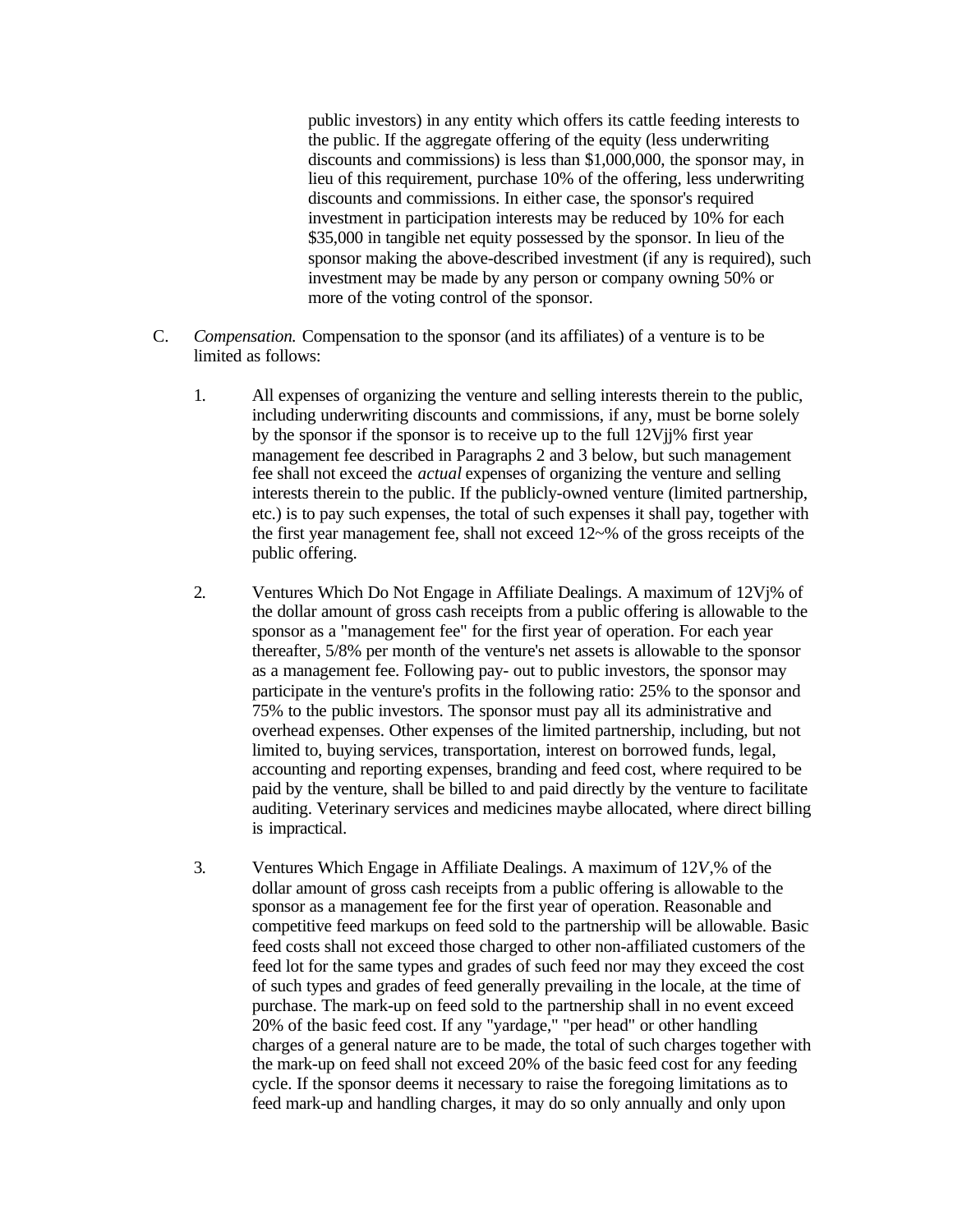written notice to investors in the venture at least 60 days prior to the "beginning redemption date" mentioned in Section III.E. of these guidelines. Following payout to public investors, the sponsor may participate in the venture's profits in the following ratio: 25% to the sponsor and 75% to the public investors. The sponsor must pay all its administrative and overhead expenses. Other expenses of the limited partnership, including, but not limited to, buying services, transportation, interest on borrowed funds, legal, accounting, and reporting expenses, branding and feed cost, where required to be paid by the venture, shall be billed to and paid directly by the venture to facilitate auditing. Veterinary services and medicines may be allocated, where direct billing is impractical.

4. Other Fees and Compensation in Ventures Which Engage in Affiliate Dealings. The prospectus must clearly describe all dealings which the venture will have with the sponsor or its affiliates. Such description must contain a detailed disclosure of the fees to be paid to such parties. In addition, the prospectus must contain a schedule setting out, in summary, all fees and compensation to be paid directly to the sponsor as well as indirect fees to be paid to the sponsor or its affiliates.

### D. *Periodic Reports.*

- 1. The sponsor shall provide periodically, at least quarterly, each public investor with a report which states the current value of his interest (on a cost basis or otherwise) and progress of the venture, in clear and concise terms in accordance with practices in general usage in the industry. Annual audited financial reports and tax information shall be furnished to the investor in a form which may be used in the preparation of the investor's individual income tax return.
- 2. The information to be provided in such report should comply with Section III.B. of these guidelines, and should include any other pertinent information regarding fixed and variable costs.
- E. *Future Exchanges.* Any future exchanges of interests in the venture for common stock or other securities of any other entity shall be made solely upon compliance with applicable securities laws, both Federal and State, and must be in compliance with financial and other requirements generally applicable to initial public offerings by such entities. The public investors must be advised, in the prospectus, that any future exchange offers may not be available to them if the exchange offer fails to meet the registration requirements of the particular jurisdiction in which the investor resides. The sponsor must undertake to continue management, on the same terms, of the interest of investors who do not exchange their interests for interests in the new entity, until orderly liquidation of all cattle in the venture is completed.
- F. *Exculpatory Clause.* The sponsor of a venture shall be deemed to be in a fiduciary relationship to the public investors, and the prospectus shall so state. Sponsors and affiliates shall not be exonerated from liability to investors for any losses caused by gross negligence or willful or wanton misconduct.
- G. *Insurance and Death Loss.*
	- 1. Casualty insurance or full mortality insurance may be maintained on all cattle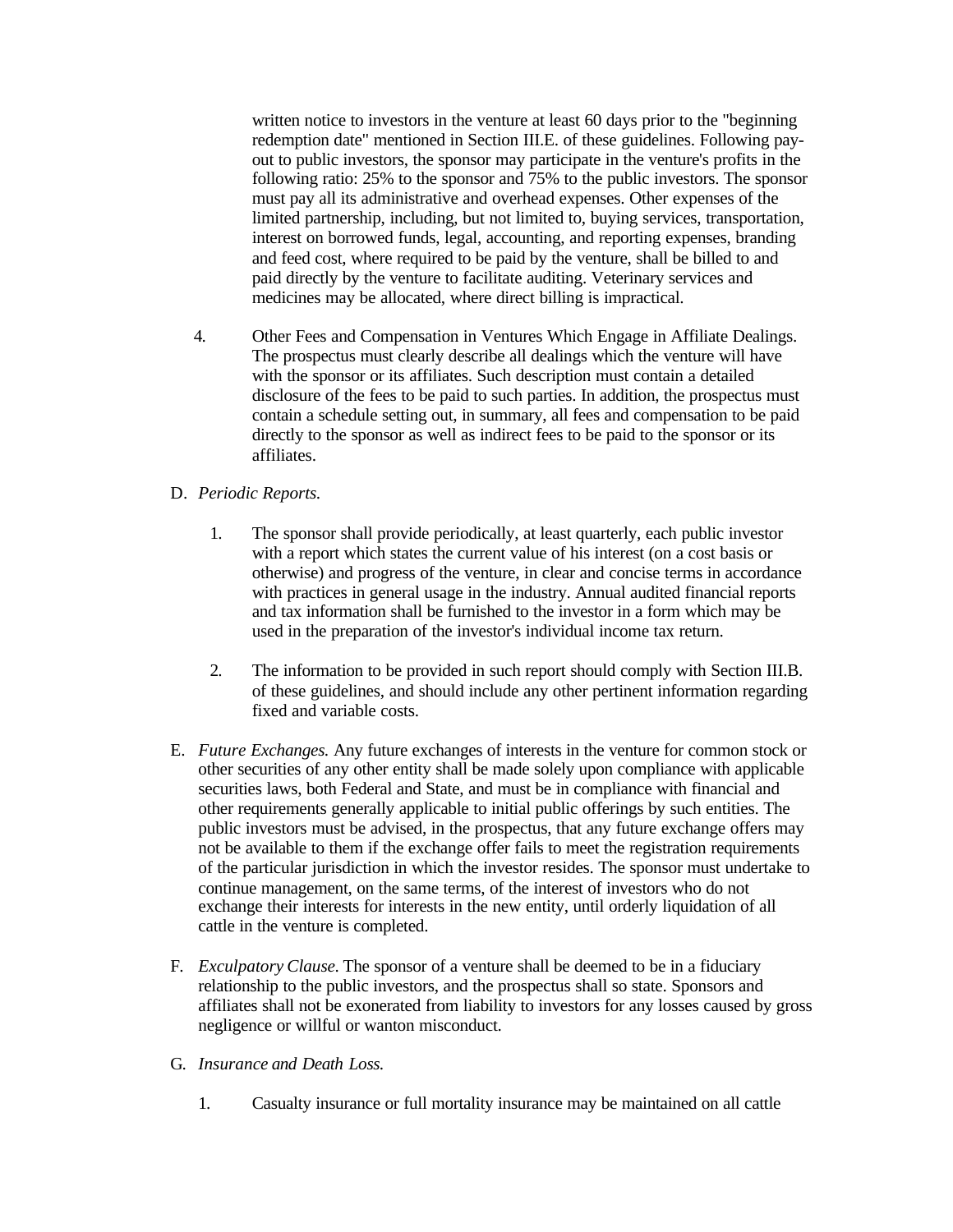belonging to the venture, in the discretion of the sponsor, and if the best judgment of the sponsor the costs of such insurance are economically feasible.

- 2. The sponsor, at no additional cost to the venture, must guarantee against death loss above 4% occurring during the term of the venture or upon earlier termination of the management agreement. Such guarantee must include a specified indemnity which will be made at the earlier of termination of the venture or termination of the management agreement. Proof of loss must be produced in order for the sponsor to receive credit toward the 4% (in some manner subject to audit). The sponsor must provide for indemnification for any death loss whatever brought about due to negligence or misconduct on the part of the sponsor and/or its employees.
- H. *Leverage.* A venture may not engage in leveraging in excess of four to one and a limitation of the leveraging to be used must be set out in the prospectus, along with a clear explanation of the risk involved in leveraging.
- I. *Hedging and Speculation.* If the plan of business of the venture includes the purchase or sale of commodities futures contracts, such purchases and sales must be limited in extent and frequency to those instances deemed reasonably necessary to protect the venture against price fluctuations in the cattle or grain market. The purchase or sale of commodities futures contracts may be for the purpose of hedging only and such transactions may not be for purposes of speculation. The public investors must be notified, in writing, at the earliest practicable time (at least monthly) of the terms of any commodity futures contract transactions for the venture.
- J. *Facilities.* Feed lots in which the venture's cattle are to be fed must have a capacity of 5,(XX) head or more. The sponsor must have reasonable assurance that it will have access to feed lots with combined total capacity of 20,000 head or more for feeding of the venture's cattle prior to the public offering. All such feed lots must have available the services of a veterinarian and nutritionist and must keep detailed records of all cattle processed, including the venture's cattle, and all services and goods provided for all cattle in the feed lot, and must agree to make all such records available to the venture's auditors and to the sponsor. In geographic areas where the feed lots of 5,000-head capacity or more are unusual, the numbers mentioned above in this paragraph may be reduced by as much as one half in the administrator's discretion.
- K. *Branding and Accountability of Property.* Cattle belonging to the venture must be clearly distinguishable (branded with the venture's brand) at the earliest practicable time, and not more than 24 hours after placement in the feed lot under normal circumstances. All cattle, feed and funds belonging to the venture 'must-be strictly accounted for, and identified to the extent practicable, throughout the life of the venture. The cost of feed and services to the venture shall not be in any way artificially increased (other than customary, mark-ups mentioned elsewhere herein. See Section 1. C. 3.), which duty the sponsor shall indicate in the prospectus.

The weighing of all feed and cattle to be sold to the Venture and all cattle to be sold by the venture shall be done on sealed certified scales, certified by the governmental authority (if any) having jurisdiction thereof in the particular locality. The weighing of feed ration upon delivery to the venture's cattle shall be done on certified scales when practicable, and otherwise on truck scales which are daily compared for accuracy with certified scales.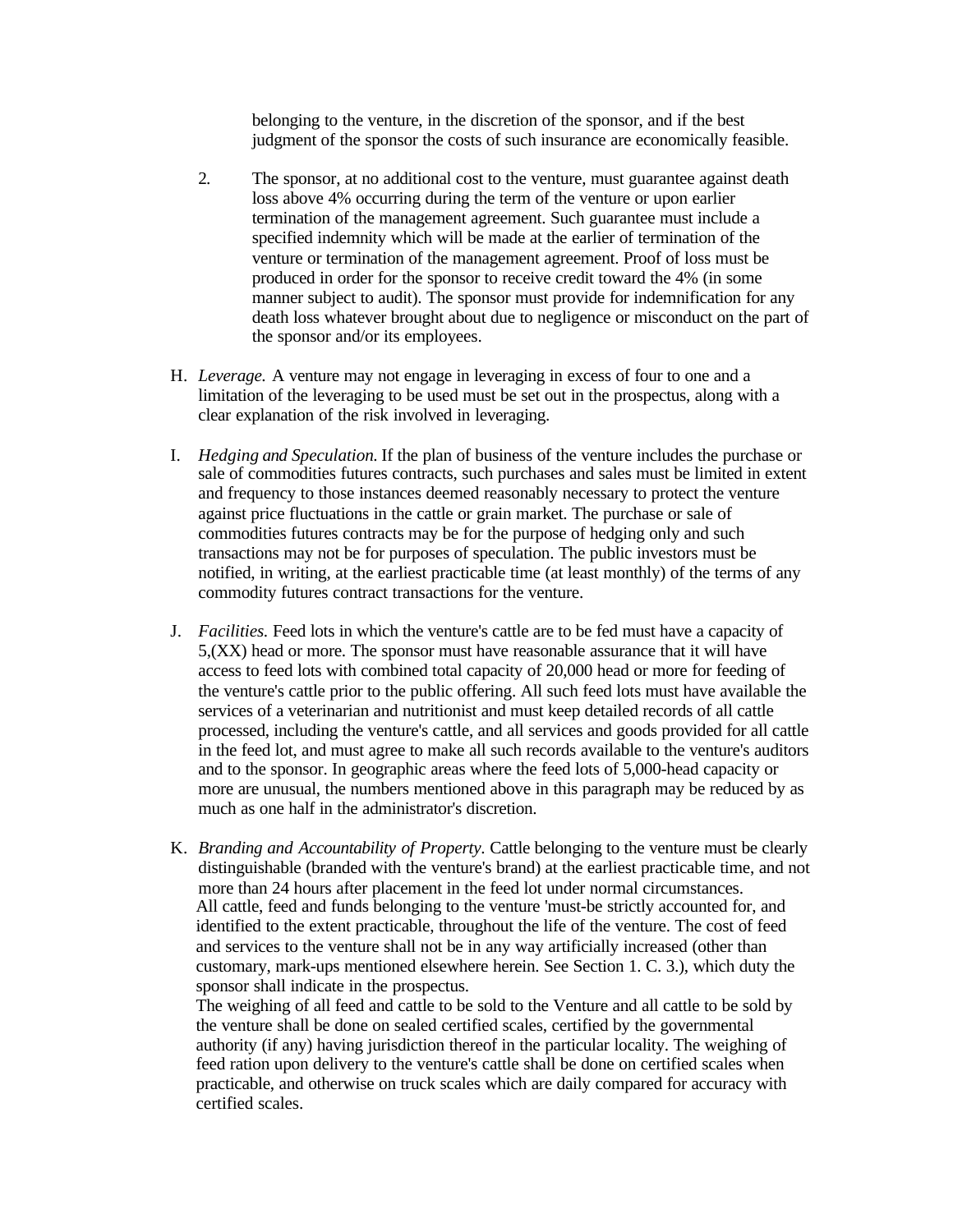- L. *Conflicts of Interest.*
	- 1. The prospectus must fully describe all conflicts of interest between the public investors and the sponsor and its affiliates.
	- 2. No fees, commissions, or other remuneration of any kind may be received by the sponsor or its affiliates, directly or indirectly, in connection with the venture which are not set out and fully disclosed in the prospectus.
	- 3. No fee may be charged the venture upon the sale of venture cattle.
	- 4. The venture's cattle may not be sold to the sponsor or its affiliates, directly or indirectly, except that finished cattle may be sold to an affiliated packer on a dressed carcass basis with payment on the basis of U.S.D.A. quality and yield grades, provided the packer reports to the public investors prices paid for other cattle on the same date and reports the nearest U.S.D.A. Market News Quotations of comparable grade and yield. The venture's cattle may not be purchased from the sponsor or its affiliates, directly or indirectly. When an affiliate acts as a commission buyer, he may be paid commissions on the purchase of cattle for the venture at rates not exceeding those customary in the industry, and may take title to the cattle on behalf of the registered ventures during any necessary interim while pen-size lots are being formed.

# **II. PLAN OF DISTRIBUTION.**

- *A. Minimum Unit.* The minimum investment by a public investor shall be \$5,000 and the initial investment by a public investor shall be no less than \$5,000, all of which must have been paid at the date the venture commences. Assignability of a public investor's interest must be limited so that no assignee (transferee) or assignor (transferor) may hold less than a \$5,000 interest, except by gift, inheritance, or Court decree.
- *B. {Prohibition of Assessment.]* Public investors' interests in a cattle feeding venture may not be assessed (the public investors may not be compelled in any way to make additional capital contributions to the venture).
- *C. Advertising Materials.* Sales of the venture interests must be made by and through a prospectus. Supplementary material must be submitted to the administrator in advance of use. and its use must either be preceded by or accompanied with an effective prospectus. Informational material may, and should be, distributed to public investors already in the venture on a periodic basis.
- *D. Sale of Venture Interests.*
	- 1. Interests may be sold by sponsors and/or registered broker-dealers and/or affiliates of the sponsors. Officers and directors of the sponsors who sell interests must be licensed as broker-dealers when required by statute and may be paid no commission, either directly or indirectly, in any form in connection with the sale of the interests.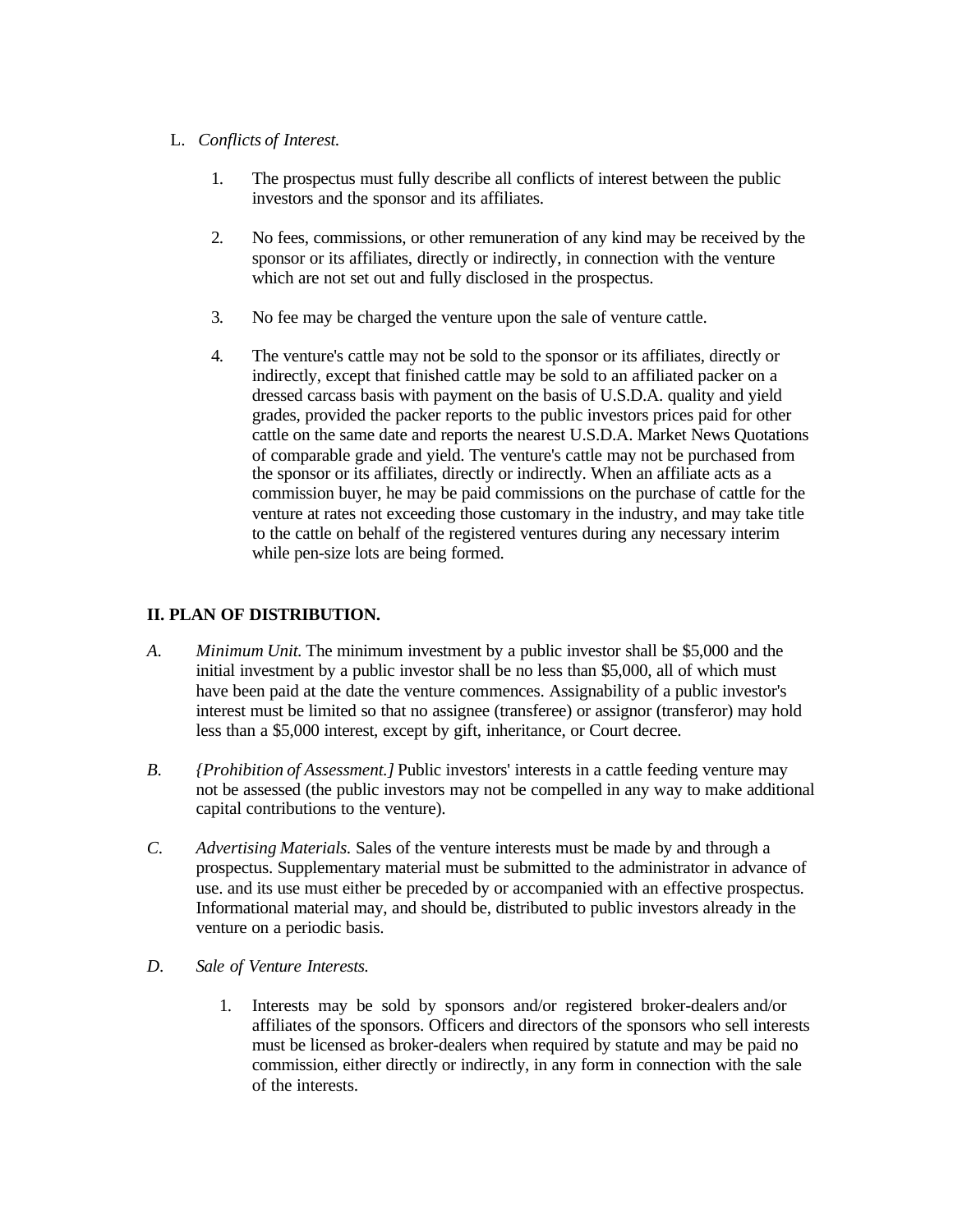- 2. Compensation to broker-dealers shall be a one time only cash commission. Indeterminate compensation to broker-dealers is prohibited. In the absence of a firm underwriting, warrants or options to broker-dealers are prohibited.
- 3. The broker-dealer, or the sponsor in the case of direct sales, shall take all action reasonably required to assure that venture interests are sold only to purchasers for whom such interests are suitable.

Judgment of suitability of any particular venture interest for an individual investor shall be based on the financial capacity of the purchaser, including the purchaser's net worth and income tax bracket, after as reasonable inquiry into the purchaser's financial condition and other related and relevant factors as may be appropriate.

The broker-dealer or sponsor shall retain all records necessary to substantiate the fact that interests were sold only to purchasers for whom such securities were suitable. Securities administrators may require broker-dealers or sponsors to obtain from the purchaser a letter justifying the suitability of such investment.

4. Compensation to wholesale dealers must be a cash commission and such commission must be reasonable and fully disclosed.

## **III. PROSPECTUS AND ITS CONTENTS.**

- A. *Term of the Venture.* The prospectus must clearly state the period of time for which the venture will operate. Such term may not initially exceed ten years in duration. If the sponsor retains the right to extend the period of the venture beyond the initial term, such right of continuance must be disclosed in the prospectus. No venture shall be formed with a contemplated term of less than three years.
- B. *History of Operations and Reporting Requirements.* The sponsor's history of operation shall be fully disclosed, and all fees and remunerations, direct and indirect, received by the sponsor or an affiliate in each publicly-owned venture shall be scheduled. The prospectus must contain a schedule setting out, on an annual or other accounting period basis, the following information for the preceding three-year period or for such shorter period as the sponsor has been engaged in cattle feeding operations:
	- 1. Average purchase weight of feeder cattle, by sex.
	- 2. Average weight into the feed lot, by sex.
	- 3. Average cost per head.<br>4. Buving commissions pa
	- 4. Buying commissions paid.
	- 5. Average freight costs into the yard.
	- 6. Average length of time on feed, by sex.
	- 7. Average total cost of gain (per pound); specifying basis of computation of weight gain (pay weight to pay weight or in-weight to pay weight).
	- 8. Average feed cost of gain (per pound); specifying basis of computation of weight gain (pay weight to pay weight or in-weight to pay weight).
	- 9. Average interest rate on borrowed operating capital.
	- 10. Other management or selling charges, if any.
	- 11. Death loss (per cent).
	- 12. Average sales weight, by sex (after 4% shrink at feed lot).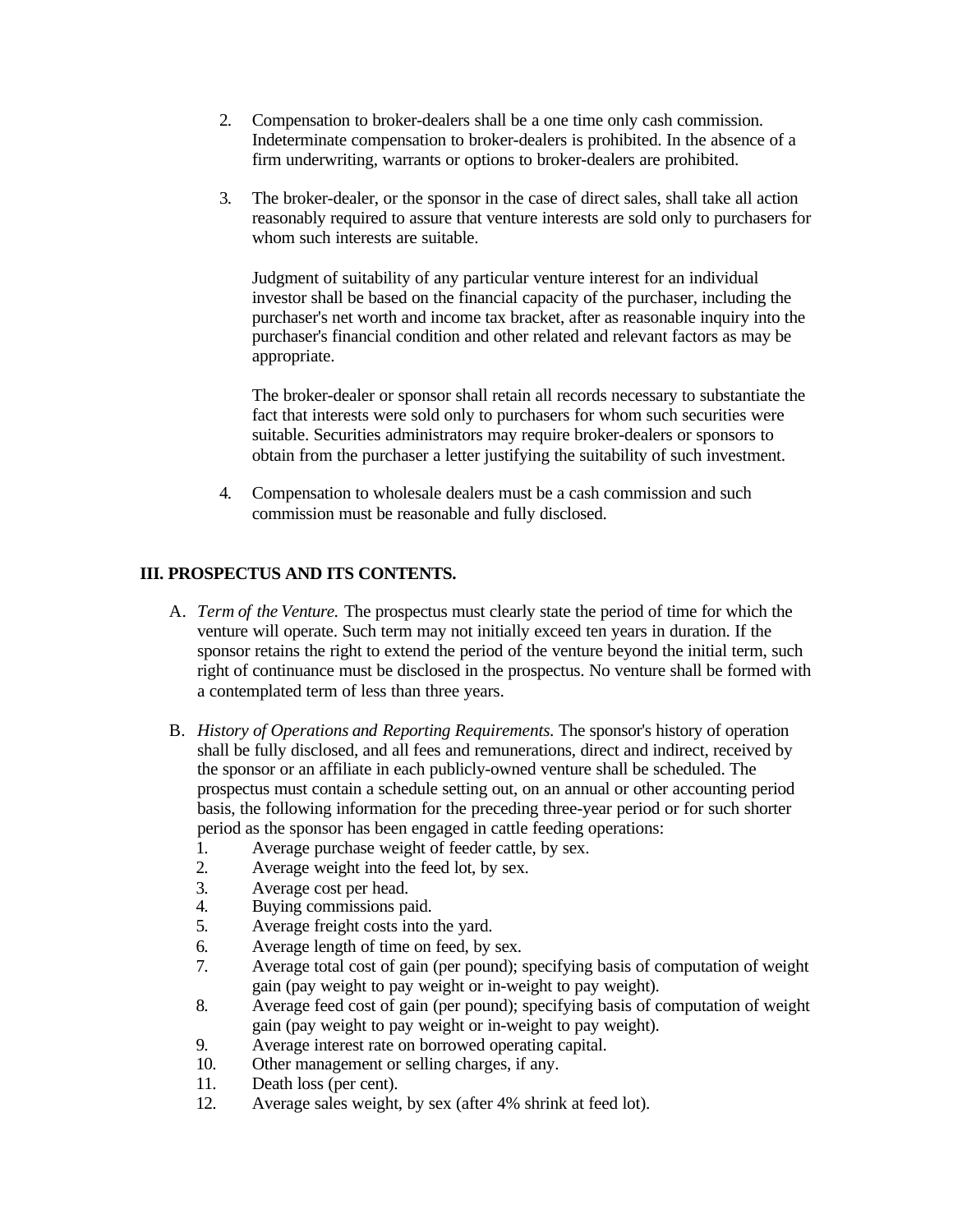- 13. Average sales price per cwt, by sex.
- 14. Average profit or loss per head, by sex (estimated if not known).

15. Average equity investment per head, by sex (estimated if not known).

For ventures which engage in affiliate dealings, the prospectus must set out the above information, for each feed lot, for the following categories:

- 1. Custom feeding, to the extent such information is known.
- 2. Cattle fed for the account of the sponsor and/or all affiliates.

The above information shall also be furnished to the public investors in the venture on at least an annual basis.

- C. Area *of Operations.* A general description of the areas in which it is anticipated that the venture's activities will be conducted shall be set out.
- D. *Maximum and Minimum.* The prospectus shall indicate the maximum amount of subscriptions to be sought from the public and the minimum amount of subscriptions necessary to activate the venture. The minimum amount of funds to activate the venture shall be sufficient to accomplish the objectives of the venture, including "spreading the risk" and shall be set out in the prospectus. Any minimum less than \$250,000 will be presumed to be inadequate to spread the risk of the public investors. Provision must be made for the return to public investors of 100% of paid subscriptions in the event that the established minimum to activate the venture is not reached.
- E. *Repurchase of Venture* interests. No representations shall be made that venture interests are readily marketable. Public investors must be allowed to withdraw from the venture on at least an annual basis, following the first full year of operation of the venture. The beginning redemption date for each year shall be specified in the prospectus, and public investors desiring to withdraw shall give written notice to the sponsor at least 30 days prior to such beginning redemption date. As to all cattle owned by the venture on the beginning redemption date, the-withdrawing investor shall have a liquidating interest, and his account will be credited with his pro rata share of the proceeds of sales of all such cattle. As 'soon as practicable after the liquidation of all such cattle, the withdrawing investor shall be paid his pro rata share of such proceeds. A penalty, not to exceed ten per cent of the proceeds credited to his account, may be charged the investor who chooses to withdraw prior to the end of the venture. No penalty may be charged at the termination date. of the venture, nor at any time thereafter if the termination date is extended, nor after the venture has been in existence for five years, whichever time is earlier. The ten per cent penalty for early withdrawal must be credited to the venture.
- F. *Tax Considerations.*
	- 1. The sponsor of the venture must obtain an Internal Revenue Service ruling, or an opinion of qualified-tax counsel (acceptable to the administrator) stating that' the desired income tax treatment will be accorded the venture.
	- 2. The prospectus must fully disclose all tax benefits and liabilities associated with investment in the venture. It shall be clearly disclosed in the prospectus that the venture is not a tax shelter.
- G. *Use of Proceeds.* The prospectus must clearly account for the use of the proceeds of the offering. Proposed use should be set out in dollar amounts as well as percentages of the total offering proceeds. Funds to be obtained through leveraging are also subject to these